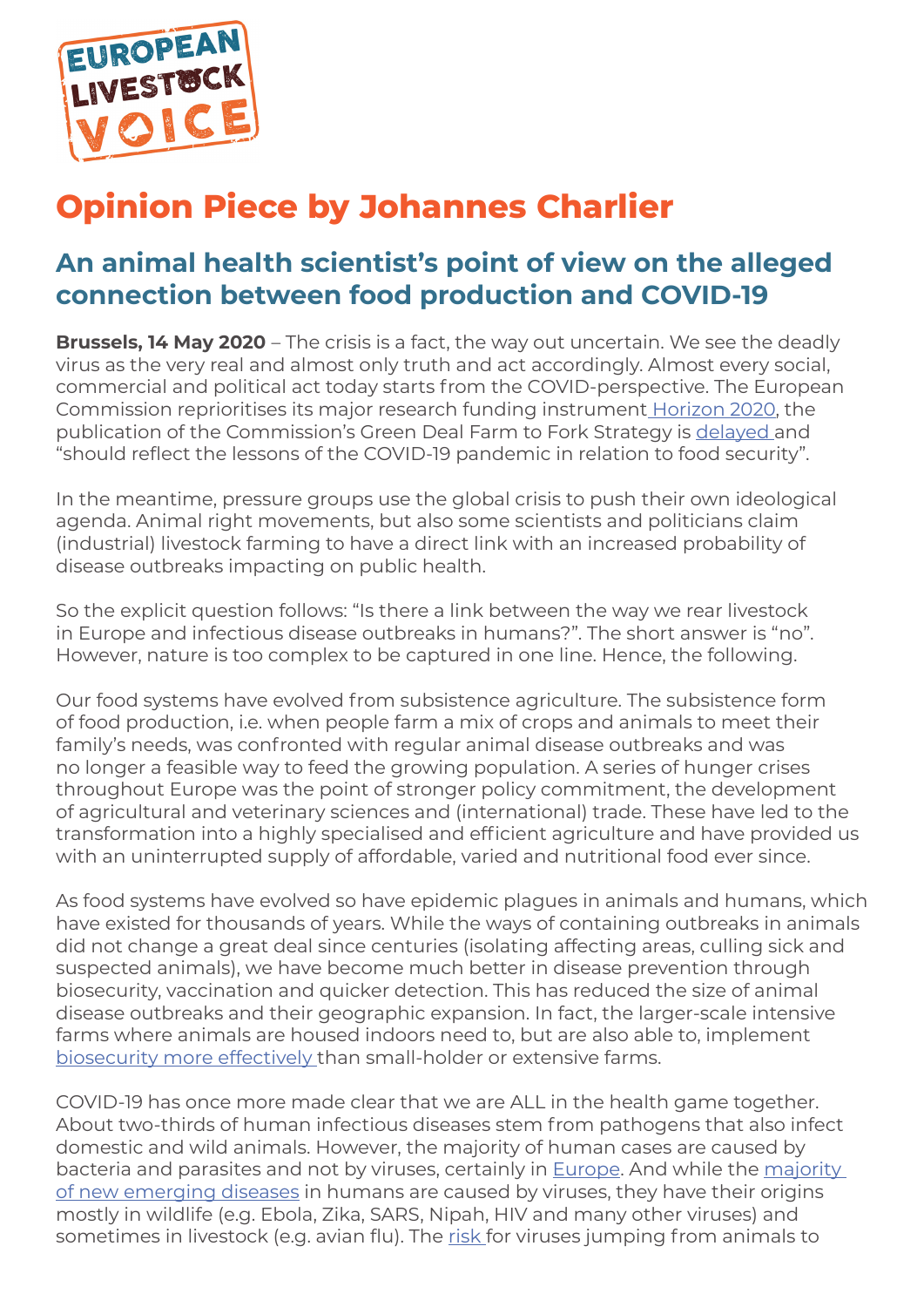humans has been shown to be highest in forested tropical regions with land use changes, where wildlife biodiversity is high. Habitat encroachment by new human settlements, extraction industries and agricultural expansion do play a role. But it is not by scapegoating farming that such practices will be halted. Sustainable intensification, along with other food production systems will be key to improving animal management and reducing pressure on the land, while continuing to feed a growing world population. Making sure that biosecurity improvements keep pace with intensification programmes that are happening around the world is one focus area for further improvement in agriculture.

Vaccination is also of great importance. Vaccine use in people, domestic and wild animals has been crucial in our fight against infectious diseases and will continue to play a pivotal role. If we recall the invention of this vaccine technology we are reminded that contact with livestock can also reduce the risk of disease in humans. The invention of vaccines (coming from the word Vacca, cow in Latin) was afterall based on the observation that people living on farms were less affected by the deadly smallpox virus and led to the use of the cowpox virus to protect humans. Interestingly, today similar hypotheses on a potential protective effect against COVID-19, through contact with animal corona viruses are being raised.

Of course, successes in fighting infectious diseases did not make us any less vulnerable to a new pandemic. We are in a permanent race with pathogens that evolve and continue trying to circumvent our control approaches including vaccination, and sometimes the pathogens are successful. In the hyperconnected world of today, such a success can quickly become a catastrophe. But if we want to relegate such catastrophes to a once-in-a-100-years event or even less frequently, it is crucial to focus actions in the right place. What we need is continued investment in infectious disease research and support for scientists to decipher molecular immune and resistance mechanisms, as well as development of new generation vaccines and ultra-efficient detection methods. And this for all infectious diseases because although bacteria and parasites seldom cause a pandemic, the long-term impacts are as large and real. Alongside the research of course there must be investment in health infrastructures for people, biosecurity practices for farms, training of experts in related disciplines, vaccine and diagnostic platforms, and learning how to deal socially with the health risks.

Quoting Paul Stoffels, chief scientific officer at Johnson & Johnson, "we must become as good in detection and anticipation of new pathogens as we are now in building weapons and airplanes". As studies show that the majority of emerging zoonotic diseases originate in wildlife, this will be challenging, but not impossible. We have more and more knowledge of places where animals and people have high-risk interaction. So, the responsible action is to improve targeted surveillance in hotspot areas so that we can pinpoint dangerous viruses earlier than we do now. Only by believing in our power to adapt and innovate, can we keep pace with the pathogens and build a healthy society where people can enjoy the cultural and natural treasures of life, including safe food!

#### **Johannes Charlier**